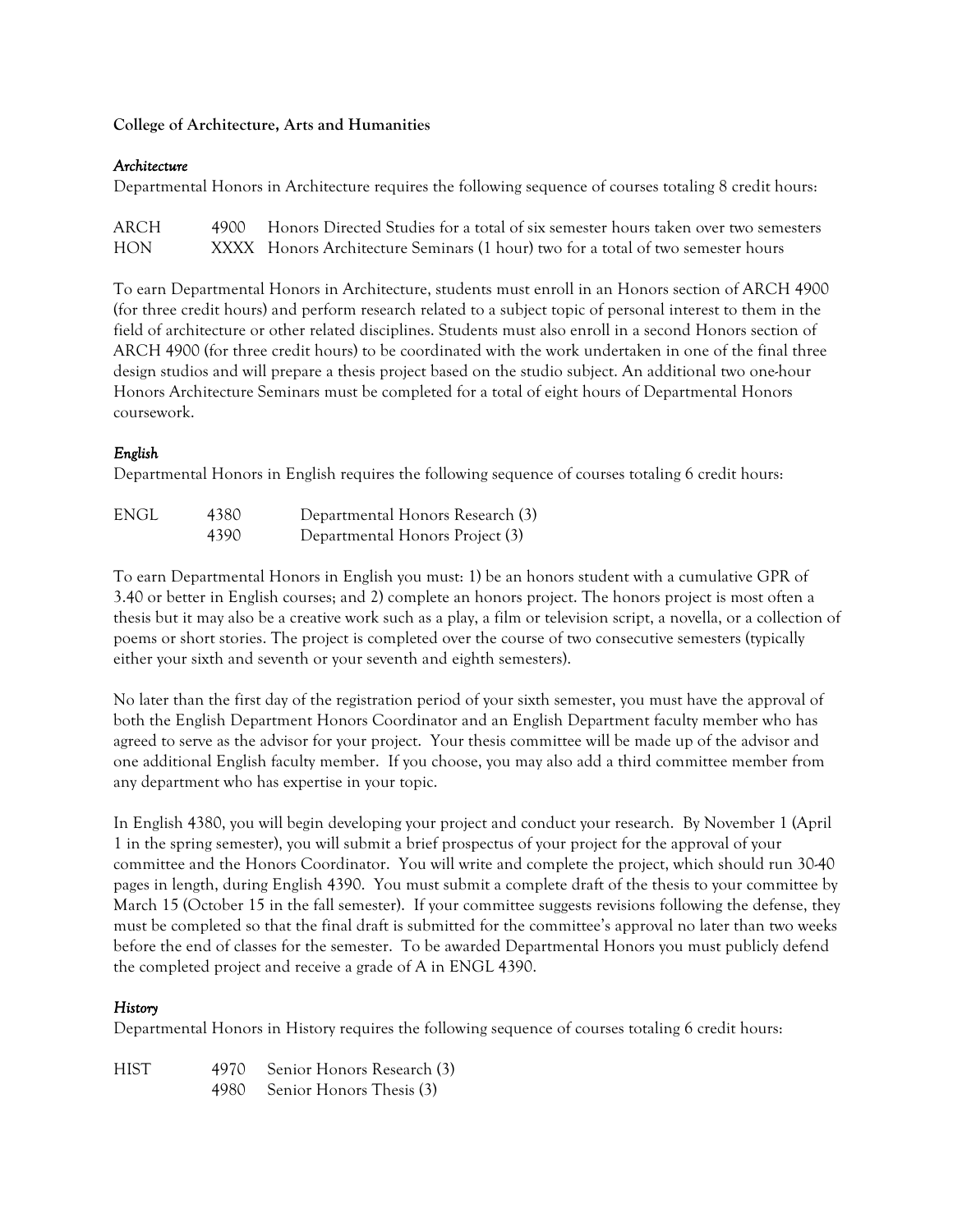To be eligible for the Departmental Honors program in History you must: 1) be an honors student with a cumulative GPA of 3.40 or higher; 2) have completed at least one 4000-level Studies in History course with a grade of A or B; 3) have reached a tutorial agreement with a History faculty member; and 4) have the approval of the department chair at least a week before the early registration period of your sixth semester. The department chair will appoint a second faculty member to form your thesis committee.

The thesis will be written over two consecutive semesters under the guidance of your committee. It should demonstrate intelligence and sensitivity in dealing with the topic as well as your ability to use primary sources and evaluate existing scholarship on the subject.

Under the guidance of the thesis committee and during the first semester of HIST 4970, you will define the topic, complete a tentative bibliography, and conduct research. At the end of the semester you will give the committee a progress report and indicate your plans for the thesis. During the second semester of HIST 4980 and under the supervision of your tutor, you will write and complete the thesis. A preliminary draft and annotated bibliography are due by November 1 (April 1 for the spring semester). Following any suggested revisions, the final draft of the thesis must be submitted to the committee for its approval at least seven days before the last day of classes for the semester

You must publicly defend the thesis before the thesis committee and any other History faculty who wish to attend. Three copies of the thesis are to be submitted, one to the tutor, one to the department office, and one to the Honors Office.

### *Landscape Architecture*

Departmental Honors in Landscape Architecture requires the following sequence of courses totaling 5-9 credit hours:

| LARC | 4910 Honors Research Methods for Landscape Architecture (1-3) |
|------|---------------------------------------------------------------|
|      | 4940 Landscape Architecture Honors Research (2-3)             |
|      | 4950 Landscape Architecture Honors Thesis (2-3)               |

The Departmental Honors program in Landscape Architecture consists of a three-course sequence culminating in an honors thesis. In LARC 4910 students attend weekly meetings to study various research methodologies in the discipline of landscape architecture. By the end of this course students are expected to develop a proposal for an individual project to be pursued in the second course of the sequence. In LARC 4940, the student researches the selected and approved project under the weekly supervision of a faculty mentor. The sequence concludes with LARC 4950 in which the student is expected to submit a written thesis to the faculty mentor at least two weeks before the end of the semester.

#### *Languages (French and Spanish)*

Departmental Honors in French or Spanish requires the following sequence of courses totaling 8 credit hours:

#### *French*

| FR | 4380 French Honors Research (3) |
|----|---------------------------------|
|    | 4390 French Honors Thesis (3)   |

Two of the following independent study courses:

FR 3910 Survey of French Literature (1), taken with FR 3000 4910 Modern French Literature (1), taken with FR 4000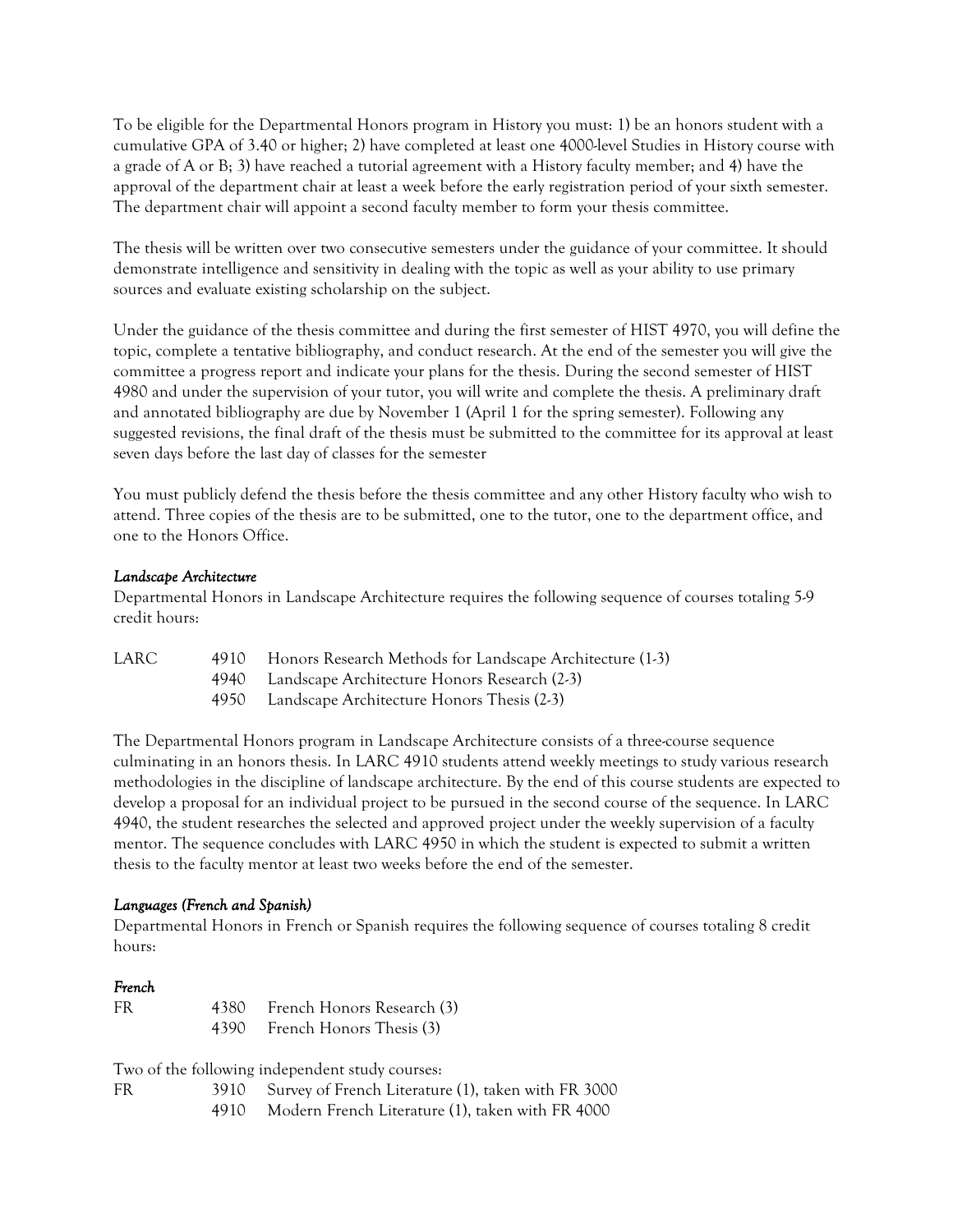|  | 4920 The French Corporation (1), taken with FR 4170 |  |  |
|--|-----------------------------------------------------|--|--|
|  |                                                     |  |  |

## *Spanish*

| <b>SPAN</b> | 4380 Spanish Honors Research (3) |
|-------------|----------------------------------|
|             | 4390 Spanish Honors Thesis (3)   |

Two of the following independent study courses:

- SPAN 3910 Honors Intro to Hispanic Literary Forms (1), taken with SPAN 3010
	- 3920 Survey of Spanish Literature (1), taken with SPAN 3130
	- 3930 Hispanic World: Latin America (1), taken with SPAN 3080
	- 4910 Hispanic Narrative Fiction (1), taken with SPAN 4060
	- 4920 Contemporary Latin American Novel (1), taken with SPAN 4220

Honors students must complete a thesis in the selected language (either French or Spanish). The thesis is written over the course of two semesters, during which the student will be enrolled in the tutorial sequence of FR 4380-4390 or SPAN 4380-4390, for a total of six credit hours. If the thesis is based on work done in a previous course, the student must revise, edit and develop the topic in 4380. In 4390 the student will draft, edit and complete the thesis, which must be written in the selected language and prepared according to the MLA Style Manual. The thesis will be read and evaluated by at least two faculty members in the Department of Languages.

## *Performing Arts*

Department honors in Production Studies in Performing Arts will require the following sequence of courses totaling 6 credit hours:

| РA | 4910 | Performing Arts Honors Research (3)     |
|----|------|-----------------------------------------|
|    |      | 4920 Performing Arts Honors Project (3) |

To earn departmental honors in Production Studies in Performing Arts, a student must:

- 1. Be an honors student with a cumulative GPA of 3.40 or higher
- 2. Complete the two semester honors project
- 3. Receive a grade of A in PA 4920. The honors project topic should be selected from the following:
	- Present a lecture/recital of a musical work, music of a specific composer, or music representative of a specific genre; including a 15 to 25 page thesis related to the genre of the music performed.
	- Present a lecture/demonstration of a theatrical work, work of a specific playwright, or a specific theatrical genre; including a 15 to 25 page thesis to the genre of the work(s) performed.
	- Author a theatrical work or musical composition; including a 15 to 25 page thesis related to the specific genre of the work.
	- Serve as director of a musical or theatrical production; including a 15 to 25 page thesis related to the specific genre of the production.
	- Other creative project with thesis as approved by the department chair and department scholarship, honors & awards committee.

The project is to be completed over the course of two semesters, beginning in the student's sixth semester. Early in the fifth semester, the student will consult with the department chair regarding the type of project in which he/she is interested. Prior to the first day of registration of the sixth semester, the student will present a brief prospectus of the project to the chair and members of the department Scholarship, Honors & Awards committee. Upon approval of the project, the chair will suggest an advisor for the project and